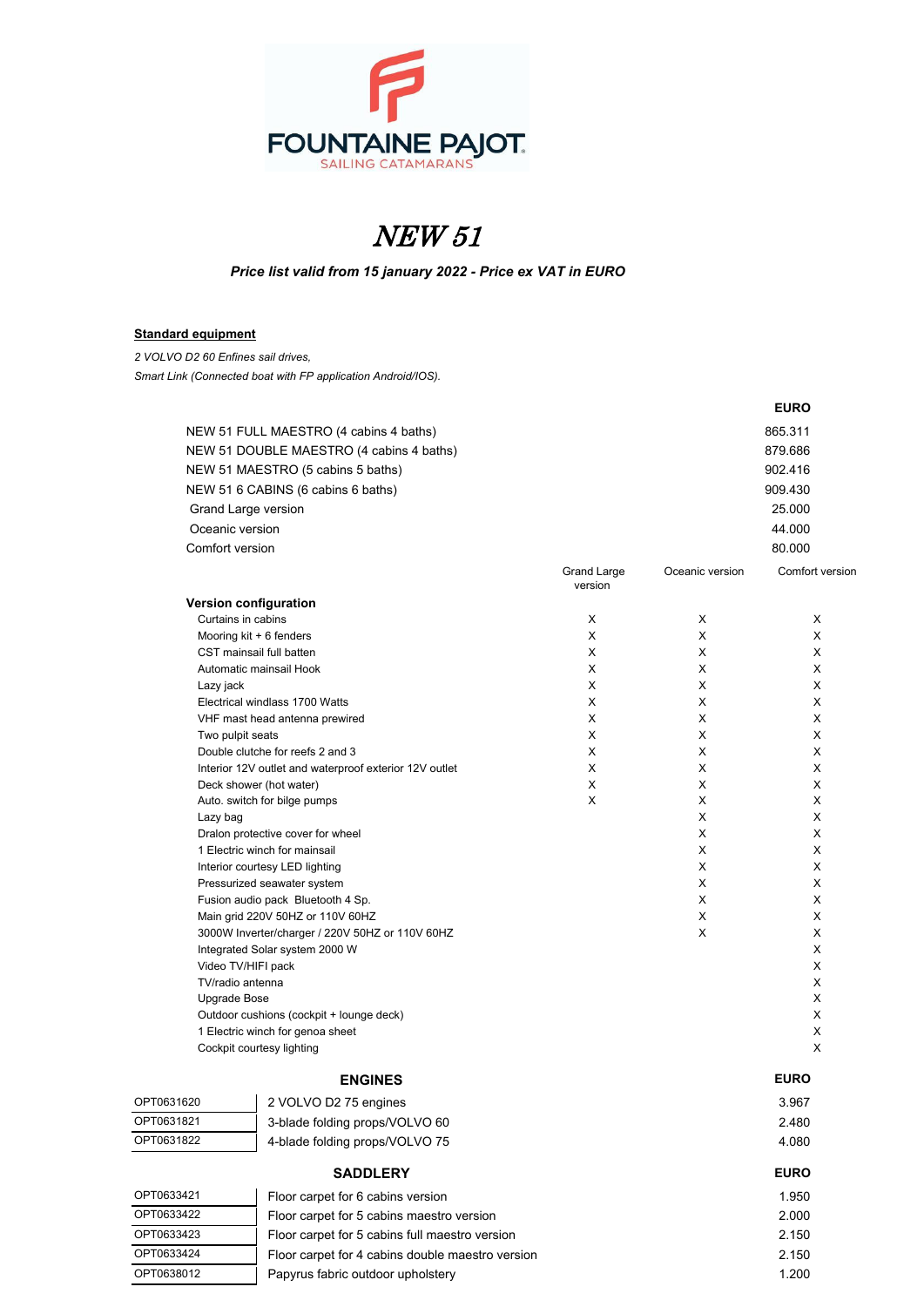| OPT0638023 | Grey Anthracite PVC outdoor upholstery | 1.200 |
|------------|----------------------------------------|-------|
| OPT0638024 | Beige/Gris PVC outdoor upholstery      | 1.200 |
| OPT0638034 | Papyrus outdoor canvas                 | 1.200 |
| OPT0638043 | Nature PVC indoor upholstery           | 1.200 |
| OPT0638044 | Muscade PVC indoor upholstery          | 1.200 |
| OPT0638057 | Marble fabric indoor upholstery        | 1.200 |
| OPT0638059 | Quartz fabric indoor upholstery        | 1.200 |
| OPT0638060 | Ricefabric indoor upholstery           | 1.200 |
| OPT0638061 | Paraiba fabric indoor upholstery       | 1.200 |
| OPT0638062 | Tangerine fabric indoor upholstery     | 1.200 |
|            |                                        |       |

## **EXTERIOR EQUIPMENT EURO**

| OPT0632240 | Cockpit tent                                       | 4.570  |
|------------|----------------------------------------------------|--------|
| OPT0632250 | Fabric closing the access to the helm station      | 1.980  |
| OPT0632270 | Exterior window blinds for saloon                  | 1.760  |
| OPT0632280 | Bimini for helm station                            | 3.400  |
| OPT0632281 | Sun awning on the foredeck saloon                  | 3.300  |
| OPT0632290 | Enclosure for bimini helm station                  | 2.640  |
| OPT0632300 | Polyester cockpit table                            | 800    |
| OPT0632310 | Teak cockpit table extension                       | 1.528  |
| OPT0632350 | Outdoor cushions (cockpit + lounge deck)(lncl.Cft) | 10.440 |
| OPT0632355 | Outdoor foredeck cushions                          | 3.600  |
| OPT0632360 | Lounge deck sun awning                             | 2.960  |
| OPT0632510 | Protective strip on both transoms                  | 220    |
| OPT0632710 | 2nd swim ladder                                    | 463    |
| OPT0632880 | Teak floor transoms/cockpit                        | 15.000 |
| OPT0632890 | Synthetic teak floor transoms and cockpit          | 13.000 |
| OPT0632900 | Additional mooring cleats                          | 270    |
| OPT0633180 | Integrated Gas plancha                             | 1.650  |

## **INTERIOR EQUIPMENT EURO**

| OPT0633390 | Combination locking safe                                | 329   |
|------------|---------------------------------------------------------|-------|
| OPT0633470 | Saloon curtains                                         | 3.180 |
| OPT0633540 | Fitting out port forepeak                               | 2.923 |
| OPT0633545 | Toilet in port forerpeak (incompatible with OPT0633540) | 2.529 |
| OPT0633550 | Fitting out starbord forepeak                           | 2.923 |
| OPT0633611 | Synthetic teak floor full maestro shower                | 880   |
| OPT0633615 | Handrail in staircase                                   | 380   |
| OPT0633700 | Saloon table convertible into bed                       | 2.090 |
| OPT0633710 | Electrical multifunction table                          | 6.065 |
| OPT0633810 | Beds with slatted bases for 6 cabins                    | 1.291 |
| OPT0633820 | Beds with slatted bases for 5 cabins                    | 1.210 |
| OPT0633830 | Beds with slatted bases for 4 cabins                    | 1.191 |

### **ELECTRONIC TV AND HIFI EURO**

| OPT0636110 | Second VHF AIS helmstation (Req. GARMIN Pack 1, 2 ou 3)                     | 420         |
|------------|-----------------------------------------------------------------------------|-------------|
| OPT0636211 | GARMIN 1 Smart Cruising: Autopilot, VHF, AIS, GPS 8410, 2*multi GMI20       | 13.000      |
| OPT0636221 | GARMIN 2 Smart Cruising: Autopilot, VHF, AIS, 2*GPS 8410, 2*multi GMI2      | 15.600      |
| OPT0636231 | GARMIN 3 Smart Cruising : Autopilot, VHF, AIS, 2*GPS 8412/8410, 2*multi     | 16.500      |
| OPT0636295 | forward scan Garmin PS 51-TH (Req. PACK GARMIN)                             | 2.790       |
| OPT0636430 | Radar + support + wiring                                                    | 3.030       |
| OPT0636460 | Smart Link: camera and sensors                                              | 2.200       |
| OPT0636510 | <b>GARMIN</b> autopilot remote                                              | 303         |
| OPT0636800 | TV screen (22") multimedia 16/9 with DVD player unit for 1 cabin (TV syster | 1.640       |
| OPT0636801 | TV screen (32') multimedia 16/9 Maestro cabin (TV system PAL & SECAM)       | 2.621       |
| OPT0636910 | Video TV/HIFI pack (Req. OPT0636950 and Version OCE/CFT)(incl. Cft)         | 3.361       |
| OPT0636950 | TV/radio antenna (Incl.Cft)                                                 | 842         |
| OPT0636980 | Upgrade Bose (Reg. Version OCE/CFT)(Incl.Cft)                               | 1.720       |
| OPT0636990 | WIFI amplifier                                                              | 1.538       |
|            | <b>HOUSEHOLD APPLIANCES AND COMFORT</b>                                     | <b>EURO</b> |
| OPT0633000 | 12V 130L Fridge (Incompatible with OPT0633010)                              | 1.656       |
| OPT0633010 | 12V 90L - 5°C cold Storage (= $23^\circ$ F) (Incompatible with OPT0633000)  | 1.640       |

OPT0633040 Cockpit fridge 2.000

| UP I UDƏƏ <i>I</i> TU |  |
|-----------------------|--|
| OPT0633810            |  |
| OPT0633820            |  |
| OPT0633830            |  |
|                       |  |
|                       |  |
| OPT0636110            |  |
| OPT0636211            |  |
| OPT0636221            |  |
| OPT0636231            |  |
| OPT0636295            |  |
| OPT0636430            |  |
|                       |  |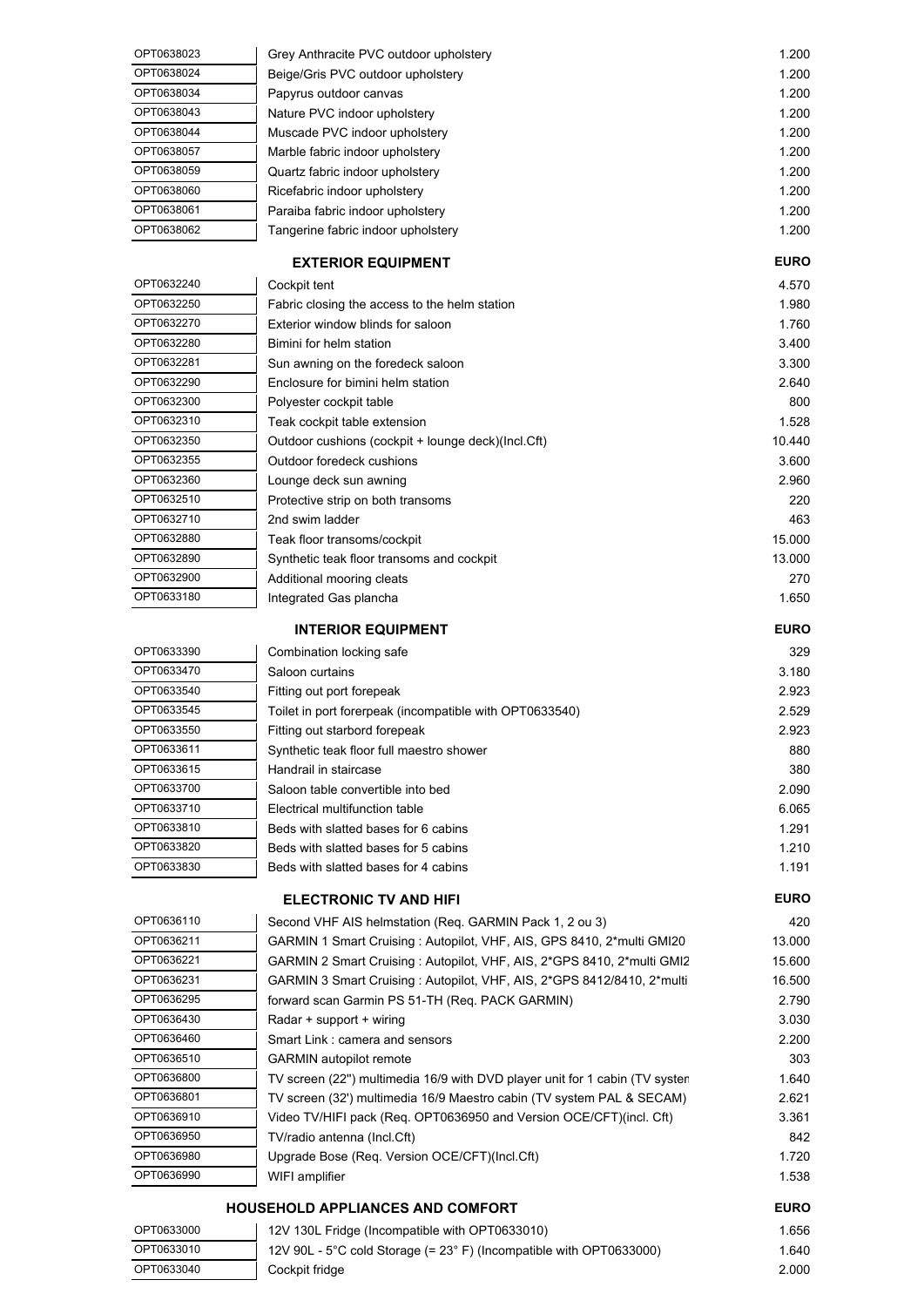| OPT0633160 | 220V Microwave oven (Req. Version OCE/CFT)                                | 490         |
|------------|---------------------------------------------------------------------------|-------------|
| OPT0633200 | Dishwasher 6 pers. (Req. Version OCE/CFT)                                 | 1.400       |
| OPT0633240 | Washing machine 5KG 220V (Req.Version OCE/CFT)                            | 1.500       |
| OPT0633250 | Washer/Dryer 5KG 220V (Req.Version OCE/CFT)                               | 1.800       |
| OPT0634160 | 1 Electric head large bowl                                                | 1.190       |
| OPT0634161 | One fresh water electric head (Req. OPT0635710 or OPT0635760 or OPT(      | 1.200       |
| OPT0635350 | 12V fan (max. 6)                                                          | 166         |
| OPT0635820 | Air cond.main syst.80K BTU 50/60Hz                                        | 33.300      |
| OPT0635821 | Air cond.main syst.72K BTU 50/60Hz Full Maestro version only              | 32.400      |
| OPT0635920 | Complete heating system hulls and saloon maestro version                  | 15.200      |
| OPT0635921 | Complete heating system hulls and saloon full maestro version             | 15.200      |
| OPT0635922 | Complete heating system hulls and saloon double maestro version           | 15.200      |
| OPT0635923 | Complete heating system hulls and saloon 6 cabin version                  | 15.200      |
|            | <b>ELECTRICITY AND LIGHTING</b>                                           | <b>EURO</b> |
| OPT0633290 | Cockpit courtesy lighting (Incl.Cft)                                      | 3.640       |
| OPT0633320 | Mast and boom lighting                                                    | 6.160       |
| OPT0633330 | Underwater lighting 2x21 W                                                | 2.860       |
| OPT0634330 | Additional electric freshwater pump                                       | 450         |
| OPT0635021 | 2 Additional AGM batteries 150A                                           | 1.500       |
| OPT0635320 | Additional Interior 12V outlet                                            | 127         |
| OPT0635480 | Integrated Solar system 2000W                                             | 26.000      |
| OPT0635482 | Rear Integrated Solar system 1000W                                        | 15.000      |
| OPT0635631 | 11KW 220V 50HZ genset (Req. Version OCE/CFT)                              | 18.527      |
| OPT0635710 | Watermaker 12V 60L/h at low consumption                                   | 10.921      |
| OPT0635760 | Watermaker 180L/h 50HZ (Req. Version OCE/CFT)                             | 13.500      |
|            | <b>NAVIGATION</b>                                                         | <b>EURO</b> |
| OPT0631000 | Off shore sails                                                           | 23.500      |
| OPT0631250 | Gennaker                                                                  | 8.000       |
| OPT0631350 | PROFURL genoa furler                                                      | 1.000       |
| OPT0631450 | Bowsprit and gear for gennaker                                            | 6.352       |
| OPT0632000 | Add. windlass control chain counter                                       | 579         |
| OPT0632420 | Platform (maximum load 200kg)                                             | 26.299      |
| OPT0632600 | Antifouling, primary epoxy                                                | 3.857       |
| OPT0632950 | 1 Electric winch for genoa sheet (Incl Cft)                               | 4.180       |
| OPT0632960 | Electric davit winch                                                      | 2.500       |
|            | <b>60HZ OPTIONS</b>                                                       | <b>EURO</b> |
| OPT0632525 | Rub rail                                                                  | 1.808       |
| OPT0633130 | Pre-installation of washing machine 60HZ (Req. Version OCE/CFT)           | 800         |
| OPT0634220 | 110V Water heater (Requires OPT0635510)                                   | 300         |
| OPT0634620 | US standard gas installation                                              | 1.200       |
| OPT0635632 | 13,5KW 110V 60HZ genset (Req. Version OCE/CFT)                            | 18.527      |
| OPT0635770 | Watermaker 180L/h 60HZ                                                    | 13.500      |
| OPT0636111 | Second VHF AIS helmstation US channels (Req. GARMIN Pack 1, 2 ou 3)       | 420         |
| OPT0636170 | VHF US channels (Req. Garmin Pack 1, 2 or 3)                              | 450         |
| OPT0636810 | Pre installation of an video pack for saloon without TV (Req. OPT0636950) | 3.227       |
| OPT0636811 | Pre installation of NTSC TV for the maestro cabine (Req. OPT0635580) (Re  | 2.189       |
|            | <b>SAFETY</b>                                                             | <b>EURO</b> |
| OPT0632550 | Inflatable fenders + electric inflator                                    | 2.500       |
| OPT0637000 | Safety equipment without life raft                                        | 3.807       |
| OPT0637020 | Minimum safety kit                                                        | 3.150       |
| OPT0637030 | Chain + 32KG Anchor                                                       | 1.546       |
| OPT0637100 | MP6 container life raft                                                   | 1.650       |
| OPT0637140 | MP10 container life raft                                                  | 2.000       |
| OPT0637970 | Hypalon Dinghy 3.4m & 15HP engine                                         | 8.367       |
|            | <b>DELIVERY SERVICES</b>                                                  | <b>EURO</b> |
| OPT0631420 | Mast in 2 parts                                                           | 1.200       |
| OPT0639000 | Boat preparation                                                          | 15.200      |

SRV063101 Exportation 406

OPT0639011 On board training 2.600